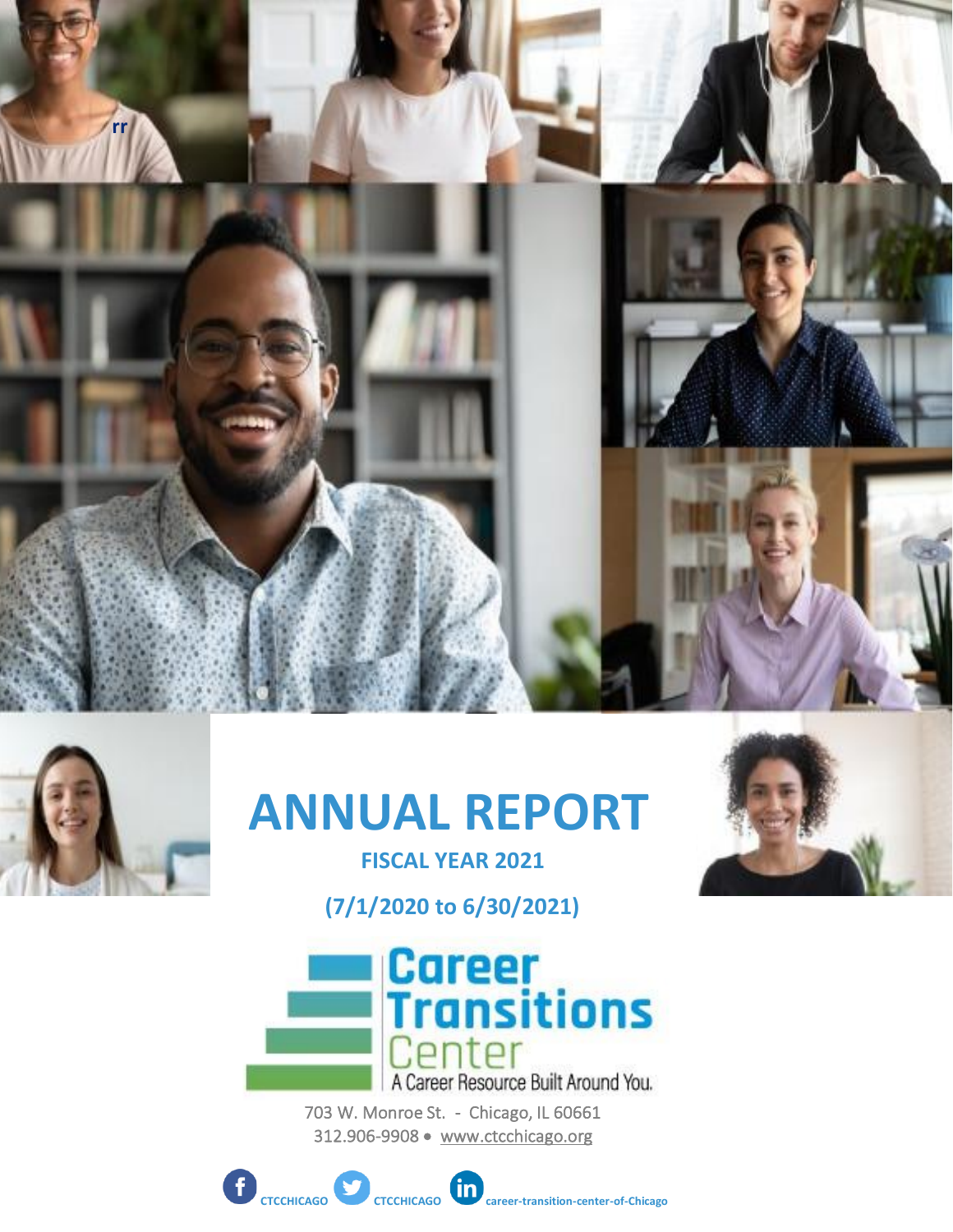# **Letter from Our Board Chairman**

Dear Friends,

Our clients remain the heart of what we do every day – we provide professional and emotional support at a time when they need it the most. On behalf of our board, volunteers, staff and clients, I would like to thank you for your support.

Here are ways you can help our clients find courage and resilience in the face of a challenging labor market:

- Make a donation
- Direct your United Way pledge to CTC
- Refer people in need of our services
- Consider CTC for your training and outplacement needs
- Follow us on LinkedIn, Facebook and Twitter

We are pleased to present CTC's FY2021 Annual Report to the community, which celebrates our accomplishments.

Thank you for your confidence in our work,

Larry Krema Larry Krema Board Chairman

### *The Career Transitions Center empowers professionals to find meaningful employment.*

#### **BOARD OF DIRECTORS**

Kevin Agnew (Latham & Watkins, LLP) James Baldwin (Metropolitan Family Services) Ronaldo Borger Tanya Earley (Jones Lange LaSalle) Larry Ehretsman (Zaborac Group) Shelly Green, Secretary (UGN Corp.)

Allen Gustafson, Ex Officio (Old St. Patrick's Church) Julia Katz (JLK Advisors, LLC) Larry Krema (Allegis Partners) Bernadette Patton (Shields Meneley Partners) Karen Pinks (Claro Healthcare LLC) Jay Schweiger, Treasurer (BMO Harris Bank)

Myk Snider (Sphere PR Group) James Snyder (Sidley Austin LLP)

#### **STAFF**

Anita Jenke, Executive Director Deborah Wilson, Financial & Operations Director Blanche Roberts, Coaching & Program Director Tracy Patton, Client Services Coordinator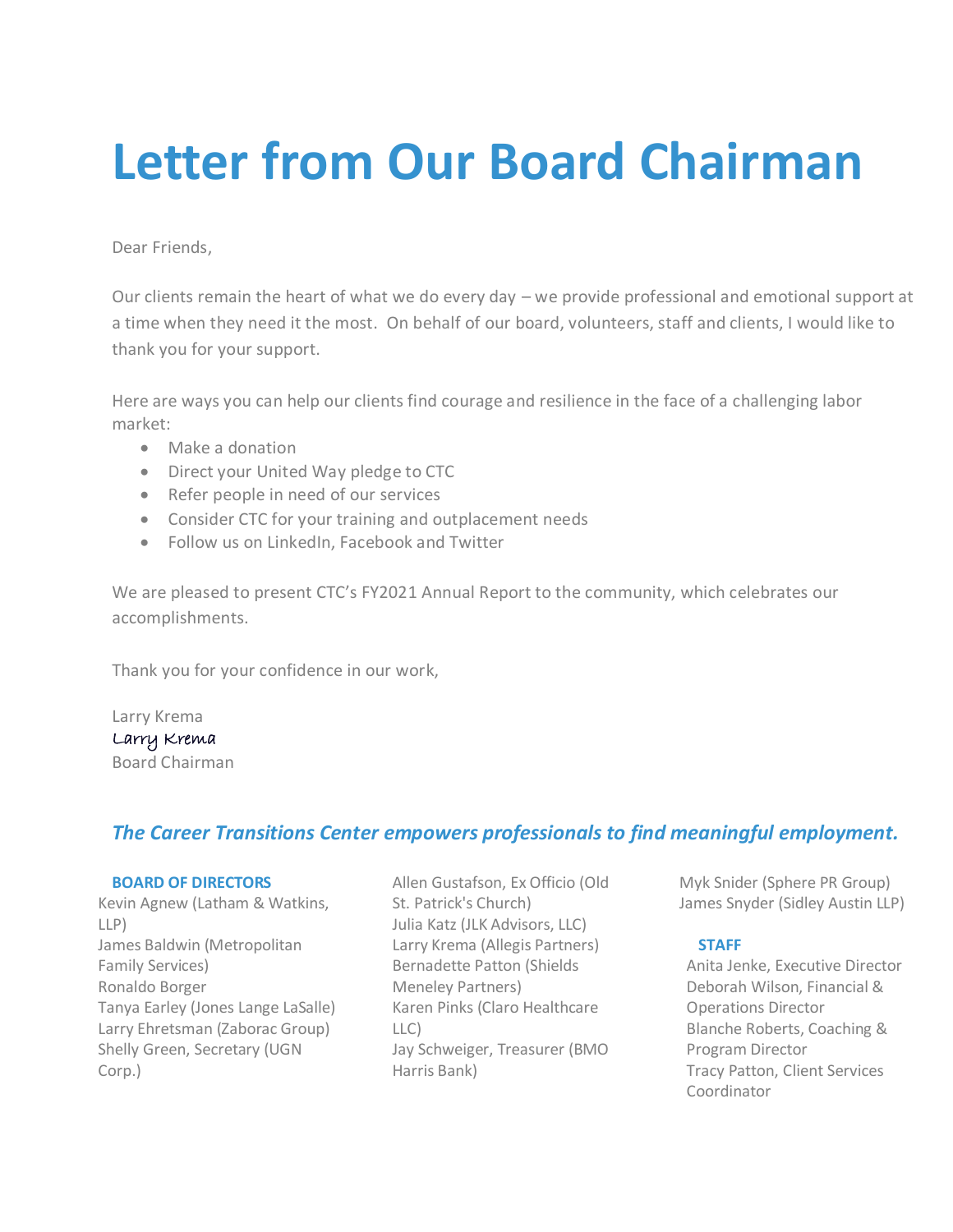# **Services**

#### **CAREER SERVICES**

Clients receive 12 weeks of one-on-one coaching (virtual and in person), access to more than 20 employment programs a month, weekly peer groups, access to CTC's alumni network and other career resources. Clients can access CTC wherever they live or work. More than 50 coaches volunteer their time to help clients determine their career direction & search strategies.

#### **BUILDING SKILLS WORKSHOPS**

These in-person small group seminars are facilitated by CTC Coaches. Featured topics include: *Know Yourself and Where You Are Going; Present Your Best Self in Writing, Networking: An Essential Tool for Career and Life; and Awesome Interviewing and Negotiating.*

#### **PEER GROUPS**

Peer Groups are weekly interactive sessions led by a coach that facilitate job search progress with an emphasis on initiative and accountability. Clients share ideas and leads, celebrate successes, and help one another sustain momentum

#### **CAREER ASSESSMENT WORKSHOPS**

CTC offers clients the opportunity to gain greater awareness through small-group, in-person workshops: Strong Interest Inventory, the EQI 2.0 Assessment and StrengthsFinder 2.0.

#### **WORKPLACE SOLUTIONS**

CTC provides affordable and effective outplacement for employers to ensure that their discharged employees find their next opportunity in the shortest time possible. CTC also provides professional development programming on team building and leadership development.

### **FISCAL YEAR 2021** 7/1/2020 TO 6/30/2021

| <b>VOLUNTEERS</b>      |       | <b>SERVED</b>               |     |  |  |  |
|------------------------|-------|-----------------------------|-----|--|--|--|
| Coaches                | 51    | <b>Adult Clients</b>        | 223 |  |  |  |
| <b>Appointments</b>    | 1,600 | <b>Youth Served</b>         | 80  |  |  |  |
| Programs               | 300   | Total                       | 320 |  |  |  |
| <b>Volunteer Hours</b> | 2,000 | <b>Public Workshops 303</b> |     |  |  |  |
| <b>Career</b>          |       |                             |     |  |  |  |
|                        |       |                             |     |  |  |  |

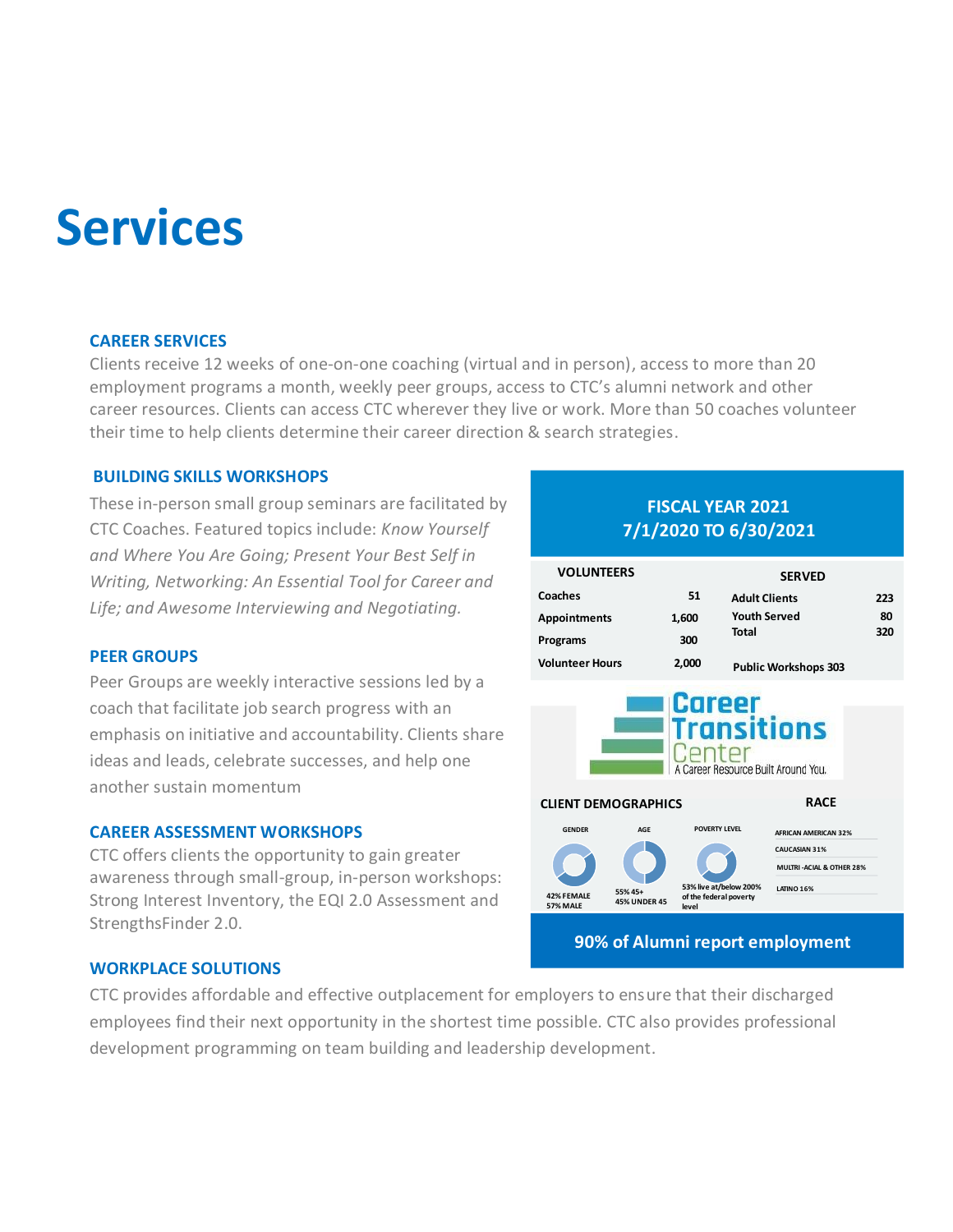# **Financials**



**Revenue Expense** 

| <b>Total Revenue</b>                | \$798,988 | 100% |                      |           |      |
|-------------------------------------|-----------|------|----------------------|-----------|------|
| Investment Income                   | \$244     | 0%   |                      |           |      |
| <b>Paycheck Protection</b><br>Grant | \$58,213  | 7%   | <b>Total Expense</b> | \$797,575 | 100% |
| Program<br>Revenue                  | \$85,726  | 11%  | Programs             | \$696,217 | 87%  |
| <b>Public Support</b>               | \$185,305 | 23%  | General &<br>Admin.  | \$36,982  |      |
| <b>Volunteer Resources</b>          | \$469,500 | 59%  | Fundraising          | \$64,376  |      |

| Fundraising          | \$64,376       | 8%  |
|----------------------|----------------|-----|
| General &<br>Admin.  | \$36,982       | 5%  |
| Programs             | \$696,217      | 87% |
| <b>Total Expense</b> | \$797,575 100% |     |
|                      |                |     |

| Total             |           |
|-------------------|-----------|
| <b>Net Assets</b> | \$207,721 |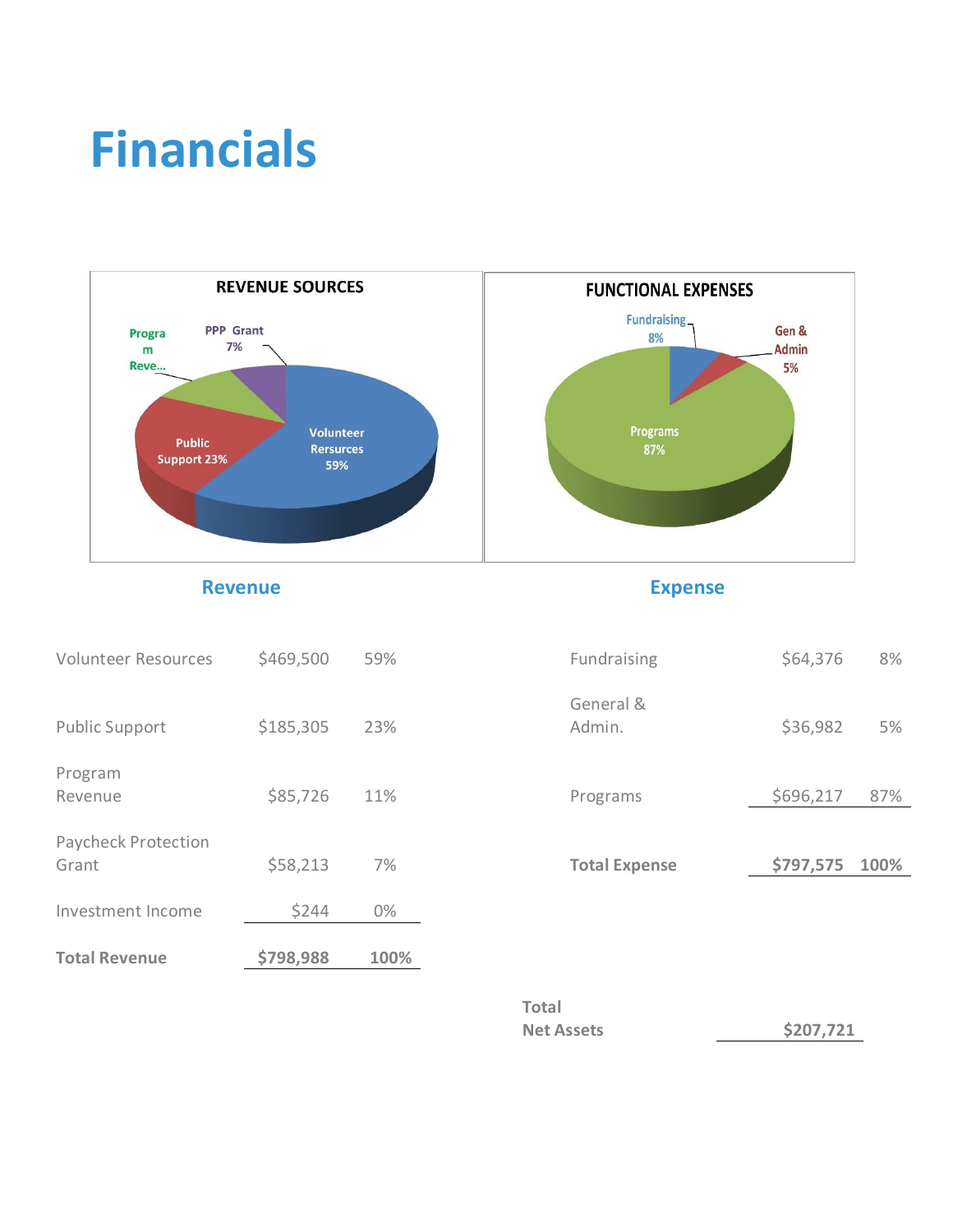

## **Sponsors**

[The Chicago Temple](http://staff.ctcchicago.org/B_SetUMSeq.asp?Mseq=14650) Fund *First United Methodist Church* [Elmhurst University](http://staff.ctcchicago.org/B_SetUMSeq.asp?Mseq=14405)  *Center for Prof Excellence* Fourth Presbyterian Church [Holy Name Cathedral](http://staff.ctcchicago.org/B_SetUMSeq.asp?Mseq=14464) [Old St. Patrick's Church](http://staff.ctcchicago.org/B_SetUMSeq.asp?Mseq=14598) [St. Chrysostom's Church](http://staff.ctcchicago.org/B_SetUMSeq.asp?Mseq=13111)

### **Corporate**

BMO Harris Bank FTI Consulting [RBC Wealth Management](http://staff.ctcchicago.org/B_SetUMSeq.asp?Mseq=16224) US Bank Foundation Grants Program USG Corporation

## **Foundation**

[Thomas Dower Foundation](http://staff.ctcchicago.org/B_SetUMSeq.asp?Mseq=16807) [Moving Lives Forward Foundation](http://staff.ctcchicago.org/B_SetUMSeq.asp?Mseq=17303) The Daniel F. and Ada L. Rice Foundation The W.P. & H.B. White Foundation



# **Individuals**

Anonymous Agnew, Kevin Allerton, Donald Alspach, Steve Ambrose, Colleen Bailey, Laura Jean Baldwin, James Bedalow, Christine Belen, Riza Berner, Amy

Borger, Ronaldo Boysen, Jim Brinker, Anita Brody, Ann Chan, Albert Churay, Kathleen Coryell, James Cram, Norman Cronin, Sheila Crumbaugh, David

Delaney, Michael DiGiovanni, Carissa Duda, Susan Earley, Tanya Ehretsman, Larry Faur, Sarah Fields, Sherrill Gerritson, Sasha Gordon, Barbara Gregor, Lucy

Hassett, William Hendrickx, Mark Jenke, Anita Johnson, Anson Katz, Julia Keeler, Keeler Keohn, Daryl King, Walt Kolenda, Richard Kowalkowski, John